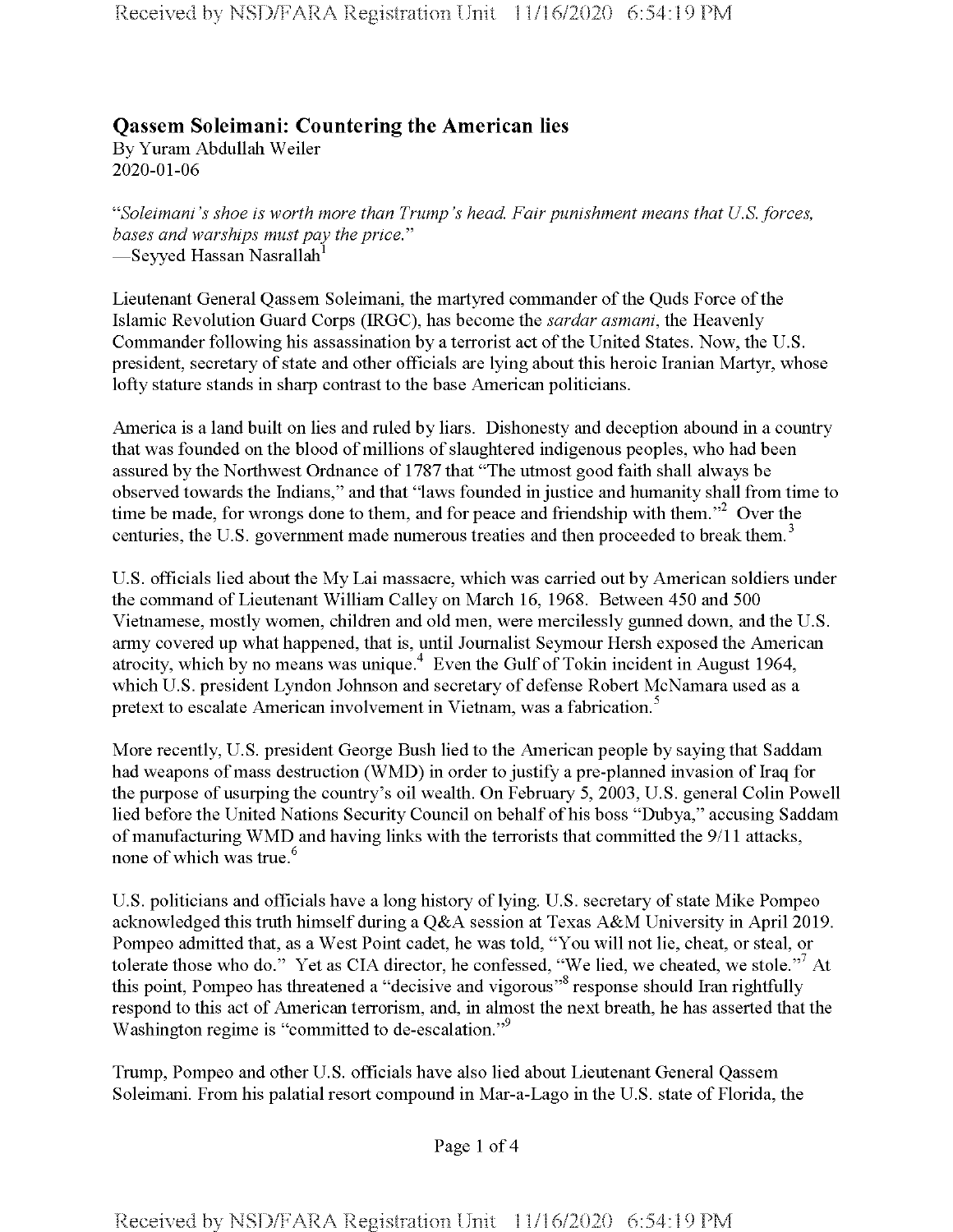foul-mouthed American president called Martyr Soleimani "the number-one terrorist anywhere in the world," and claimed that he "was plotting imminent and sinister attacks on American diplomats and military personnel." Moreover, Trump insisted that by means of the extrajudicial killing, he "did not take action to start a war," and bragged about how he had destroyed ISIS and killed ISIS leader Abu Bakr al-Baghdadi, as if he had done all this himself.<sup>10</sup>

Pompeo, the former CIA director, now lying in his capacity as U.S. secretary of state, claimed that Martyr Soleimani was a "bad guy... who was conducting active plotting against the United States of America, putting American lives at risk." Insisting that the U.S. terror attack was not onlyjustified, but also "The intelligence assessment made clear that no action - allowing Soleimani to continue his plotting and his planning, his terror campaign - created more risk than taking the action that we took last week."<sup>11</sup> Yet no U.S. official has produced any hard evidence of these alleged plots. What is known is that Pompeo and U.S. defense secretary Mark Esper flew to Mar-a-Lago on Sunday, December 29, 2019 to inform Trump of "specific intelligence" after which Trump made his insidious decision to murder General Soleimani.<sup>12</sup>

By conceding that he lied, Pompeo certainly cannot expect people to believe him that commander Soleimani had been plotting to kill Americans. Likewise, Trump's braggadocio rings hollow when measured against the heroism of Martyr Soleimani, who in Hamadan, Iran in 2018 had said that the U.S. president's "rhetoric is still that of a casino, of a bar. He talks to the world in the style of a bartender or a casino manager." The commander of Quds Force taunted the draft-dodging Trump, saying, "You are well aware of our [Iranian] power and capabilities in the region. You know how powerful we are in asymmetrical warfare."

In truth, the U.S. created ISIS (ISIL or Daesh) as a result of its illegal invasion of Iraq in 2003. After Saddam's regime collapsed, L. Paul Bremer, head of the so-called Coalition Provisional Authority, planted the seeds that would eventually sprout into the terrorist group by first dissolving the regular Iraqi military forces, and then by banning the Ba'th Party. Bremer's and his CPA's blunder, scholar Adeed Dawisha explained, was to "forgot to ask themselves what it might mean to turn thousands of military officers loose on the streets without compensation."<sup>14</sup> Evidently, the inchoate ISIL was formed among these ex-Ba'thists and unemployed soldiers.

By 2007, Bremer's policies had brought Iraq to the brink of civil war, allowing al-Qa'ida to gain a toehold, and thereby justifying a U.S. troop "surge" to quell the sectarian violence. The Americans, by bribing some of the tribes into breaking their allegiance to al-Qa'ida, managed to ensure continued internecine violence and thereby justify the continuance of their occupation.<sup>15</sup> In the 1980s, the U.S. had midwifed al-Qa'ida through Osama Bin Laden in Afghanistan, and used it as a proxy against the former Soviet Union.<sup>16</sup>

After al-Qa'ida in Iraq had transformed into ISIS under the leadership of Abu Musab al-Zarqawi, Washington pointed "its terrorists" towards Syria with the goal of toppling the Syrian government of Bashar al-Assad, a strong ally of both Iran and Russia. As David Kilcullen, a former adviser to both Gen. David Petraeus and former secretary of state Condoleezza Rice, conceded, "There, undeniably, would be no ISIS if we [the U.S.] hadn't invaded Iraq."<sup>17</sup>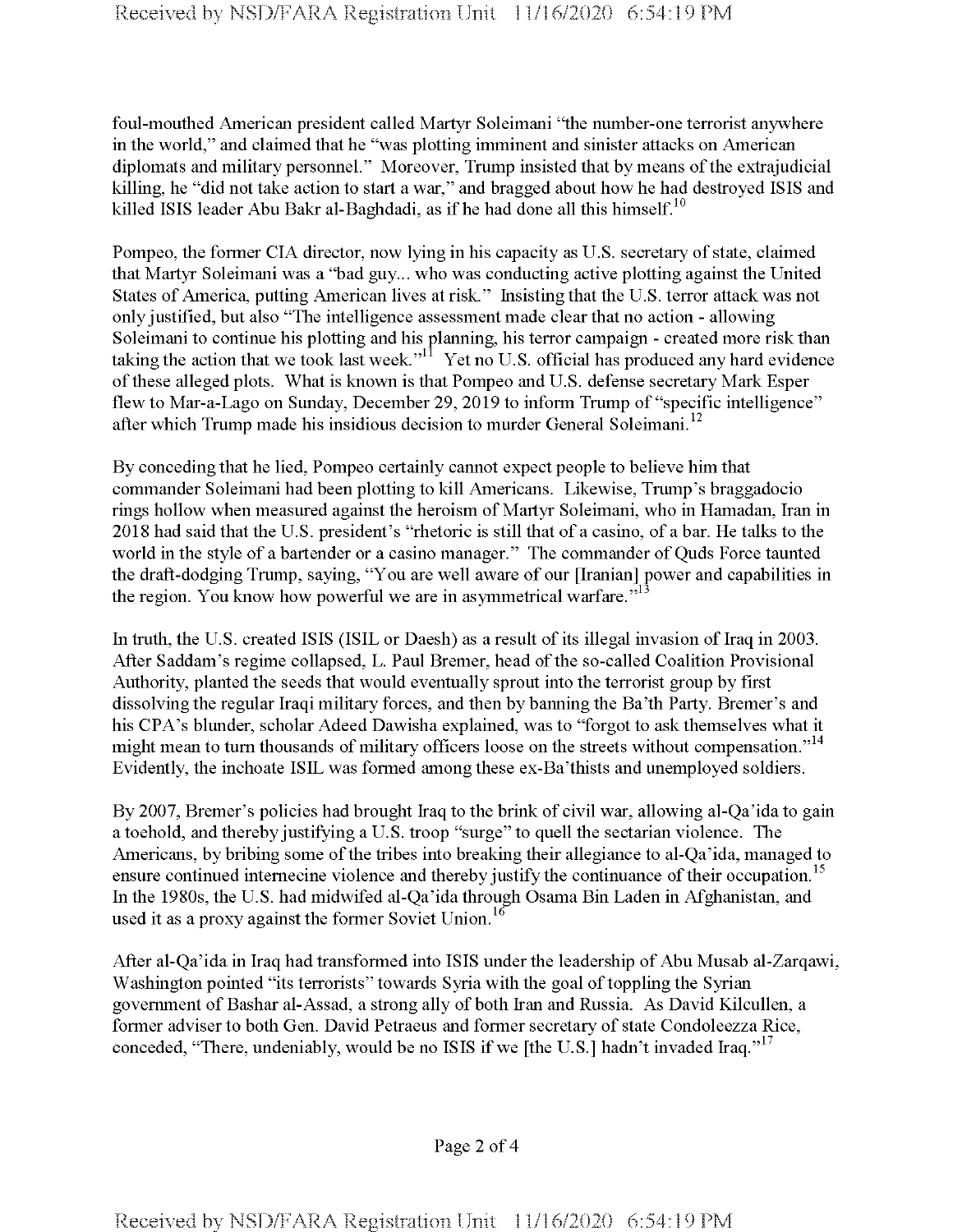Lieutenant General Soleimani was a man of peace. When eight Iranian diplomats and one Iranian Journalist were killed in Herat, Afghanistan in Mazar-i Sharifin August 1998 by elements of the Taliban, Martyr Soleimani diffused the situation without additional violence. After the 9/11 attacks, Commander Soleimani allowed intelligence sharing with the U.S. in the fight against al-Qa'ida in Afghanistan. He even contemplated that "maybe it's time to rethink our relationship with the Americans." But his feelings changed abruptly when George Bush named Iran as part of the "axis of evil" in his January 2002 address to congress.<sup>18</sup>

Then in June of 2014, America's creation, ISIS, which had lost ground against Russia and Lebanese Hezbollah forces in Syria, headed back into Iraq, and by October, Baghdad International Airport was under mortar attack. General Soleimani was invited by Iraq's officials to come to the rescue, and by early 2015, forces under his tutelage had managed to push back the terrorists to Tikrit. For this, then Iraqi Prime Minister Haider al-Abadi thanked Iran for its help, and praised Commander Soleimani as one of Iraq's most important allies in the fight against the ISIS terrorists. Furthermore, al-Abadi saluted the Popular Mobilization Forces (PMF or al-Hasd al-Sha'bi), organized under Martyr Soleimani's direction, as "the hope of the country and the region." How ironic is it that U.S. warplanes, which once gave General Soleiman's forces air cover while battling ISIS terrorists,<sup>19</sup> were also the means of his martyrdom.

In short, General Soleimani was no terrorist, as claimed by the criminals in Washington. He was a brave, selfless and resourceful Iranian commander who fought U.S.-backed terrorists in Iraq and Syria, thereby saving countless innocent lives. By killing the most popular public figure in Iran,<sup>20</sup> terrorist Trump has shown himself to be of less worth than the head of a nail in the heel of one of Martyr Soleimani's shoes.

## **Endnotes**

<sup>11</sup> Emma Newburger, ibid.

<sup>1</sup> "Sayyed Nasrallah: Suleimam's Shoe Worth More Than Trump's Head," *AlManar*, January 5, 2020, accessed January 5, 2020, http://english.almanar.com.lb/906820.

<sup>&</sup>lt;sup>2</sup> Ward Churchill, *Perversions of Justice: Indigenous Peoples and AngloAmerican Law* (San Francisco: City Lights Books, 2003), 6.

<sup>3</sup> "Broken Treaties," *African American Policy Forum*, no date, accessed January 5, 2020, https://aapf.org/brokentreaties.

<sup>4</sup> Howard Zinn, *A People's History ofthe United States: 1492 - Present* (New York: Harper, 2005), 478-480.

<sup>5</sup> Oliver Stone and Peter Kuznick, *The UntoldHistory ofthe United States* (New York: Gallery Books, 2012), 328.

<sup>6</sup> Adeed Dawisha, Iraq: *A PoliticalHistoryfrom Independence to Occupation* (Princeton: Princeton University Press, 2009), 242-243.

<sup>7</sup> "Mike Pompeo Says 'We Lied, We Cheated, We Stole' in CIA," *MSN,* April 15, 2019, accessed January 5, 2020, https://www.msn.com/en-us/health/medical/mike-pompeo-says-we-lied-we-cheated-we-stole-in-cia/vi-AAEKX7U. <sup>8</sup> Emma Newburger, "Pompeo says intelligence was clear on Soleimani in response to skepticism about drone strike rationale," *CNBC*, January 5, 2020, accessed January 5, 2020, https://www.cnbc.com/2020/01/05/pompeo-says-usintelligence-assessment-was-clear-on-soleimani.html.

<sup>9</sup> Matthew Yglesias, "Trump's administration is deeply dishonest, and it's foolishto trustthem," *Vox News,* January 3, 2020, accessed January 5, 2020, https://www.vox.eom/2020/l/3/21048079/ttump-pompeo-iran-lies.

<sup>10</sup> "Remarks by President Trump on the Killing of Qasem Soleimani," *The White House*, January 3, 2020, accessed January 5, 2020, https://www.whitehouse.gov/briefings-statements/remarks-president-ttump-killing-qasemsoleimani/.